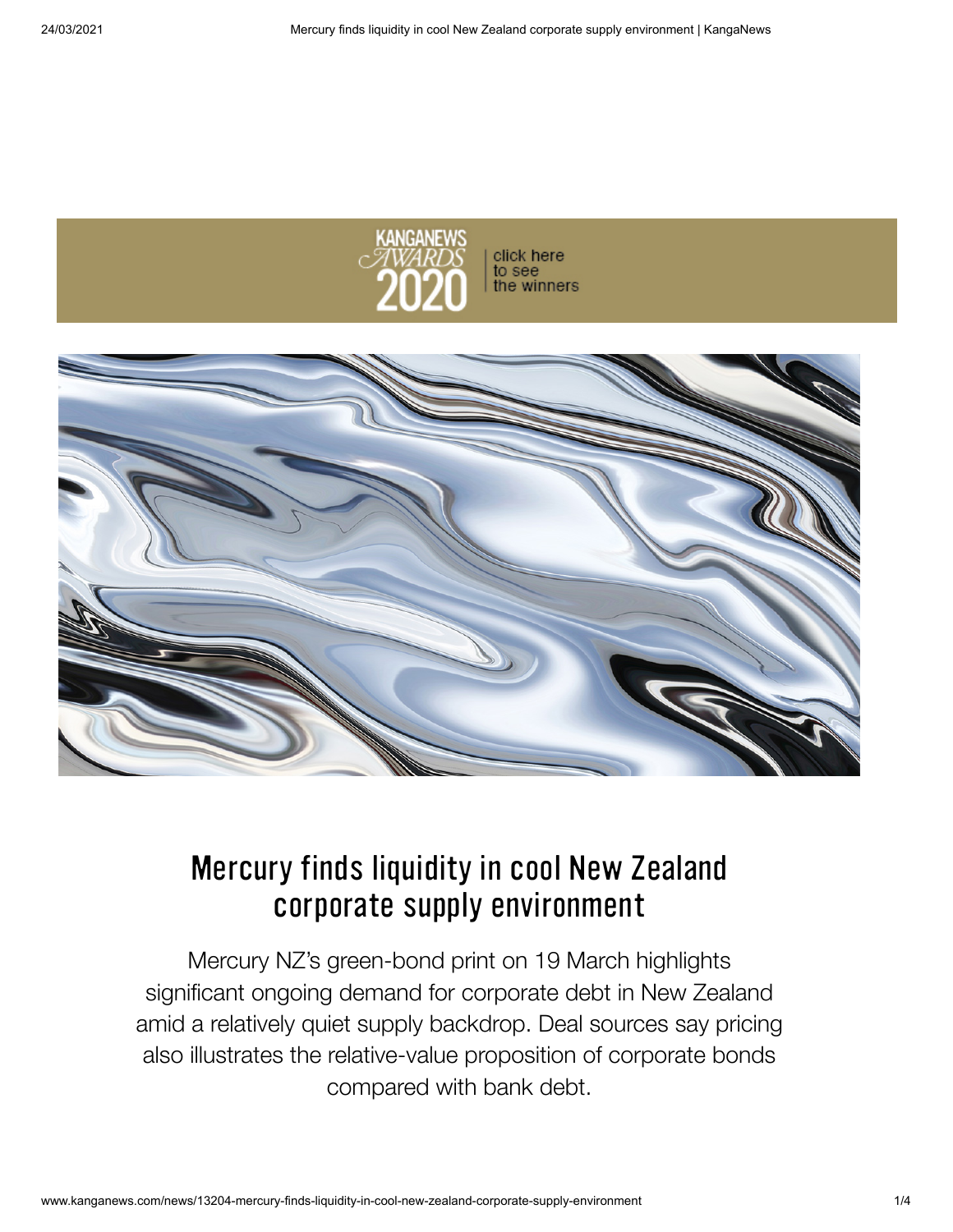T



However, the market is providing some compelling price points. Arvida's deal achieved a margin lower than any unrated borrower in 2020, and Mercury printed by far the lowest margin for a triple-B band issuer since at least the 2008 financial crisis (see table).

### Lowest margins for triple-B rated New Zealand corporates since 2008

| <b>Pricing date</b> | <b>Issuer</b>                                 | <b>Rating</b> | <b>Volume</b><br>$(NZ\$ m $)$ | <b>Tenor (years)</b> | <b>Margin</b><br>(hp/min) | <b>Coupon (per</b><br>cent) |
|---------------------|-----------------------------------------------|---------------|-------------------------------|----------------------|---------------------------|-----------------------------|
| 19 Mar 21           | Mercury NZ                                    | BBB+          | 200                           | 5.5                  | 85                        | 2.16                        |
| 23 Jan 15           | Port of<br>Tauranga                           | BBB+          | 75                            | $6\phantom{1}$       | 107                       | 4.792                       |
| 28 Aug 15           | Contact<br>Energy                             | <b>BBB</b>    | 150                           | $6\phantom{1}$       | 115                       | 4.4                         |
| 23 Feb 18           | <b>GMT</b><br>Wholesale<br><b>Bond Issuer</b> | BBB+          | 100                           | 5.5                  | 120                       | 4.00                        |
| 16 Jun 15           | <b>GMT</b><br>Wholesale<br><b>Bond Issuer</b> | BBB+          | 100                           | 7                    | 125                       | 5.00                        |

Source: KangaNews 24 March 2021

Mercury has had a very active six months in the New Zealand dollar debt market. Following a 12-year absence in New Zealand dollar senior format, it has printed three senior deals since September 2020 – all under its green financing framework. The first was a [NZ\\$200](http://www.kanganews.com/news/12277-wind-carries-mercury-to-debut-green-bond-deal) million seven-year retail bond and the second a NZ\$100 million wholesale deal.

Geoff Smits, senior treasury dealer at Mercury in Auckland, says the issuance activity has predominantly been driven by refinancing requirements and that the company has now completed its immediate primary-market plans.

## **Corporate dynamics**

The New Zealand corporate market rarely explodes out of the blocks at the beginning of any calendar year. But a busy end to 2020 appears to be weighing on supply at the start of 2021 (see chart 1).

Mat Carter, Auckland-based director and head of debt capital markets and syndicate at Westpac – which arranged the latest Mercury deal and led alongside ANZ, Craigs Investment Partners and Forsyth Barr – says some of the corporate activity in the second half of 2020 prefunded 2021 maturities. With liquidity concerns now eased, he says fewer companies have an immediate issuance imperative.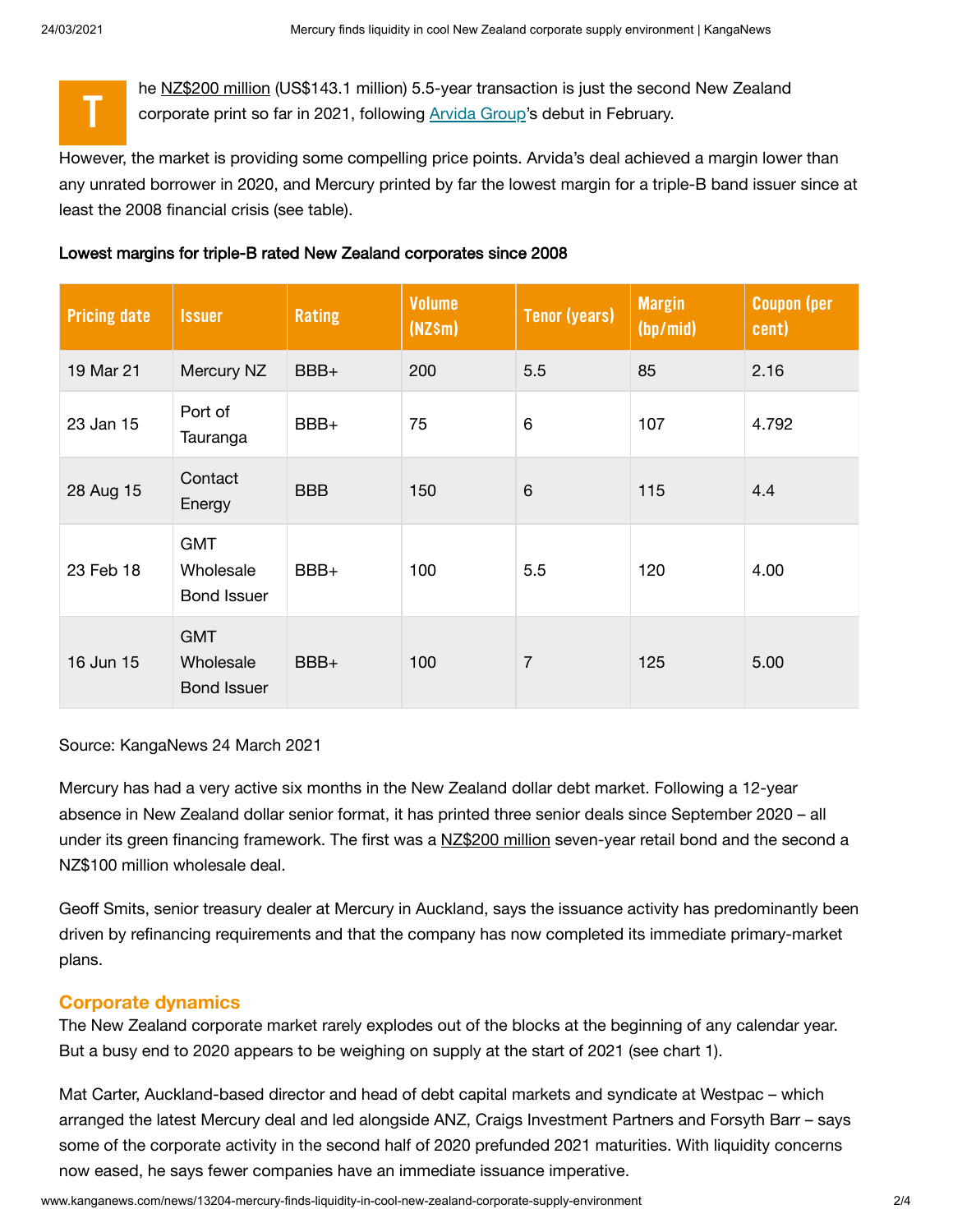Nonetheless, Carter expects a supply pipeline to build as the year progresses and says an expected increase in domestic infrastructure investment and M&A activity could provide tailwinds.



## Source: KangaNews 18 March 2021

In the meantime, the New Zealand corporate market has not been immune to local and global rates market upheaval at the start of 2021. Carter tells *KangaNews* investors are focused on the reflation dynamic. But retail and institutional demand for New Zealand corporate debt remains robust at the right tenor.

Smits says this feedback contributed to Mercury's decision to execute a mid-curve deal but adds that the tenor also fit well with its existing maturity profile, given it executed deals at seven and 10 years in 2020.

Strong demand was seen through both retail and institutional channels for Mercury's transaction, Carter claims, with an oversubscribed orderbook across all price points enabling Mercury to print at the tight end of the margin range.

## **Green development**

Mercury's deal also makes the company New Zealand's largest corporate green-bond issuer, and the first to have NZ\$500 million of green bonds outstanding (see chart 2).

The proceeds from Mercury's first two green bonds were allocated toward the Turitea wind farm. Its third has more generalised language indicating funds will be allocated to its NZ\$2 billion pool of eligible assets.